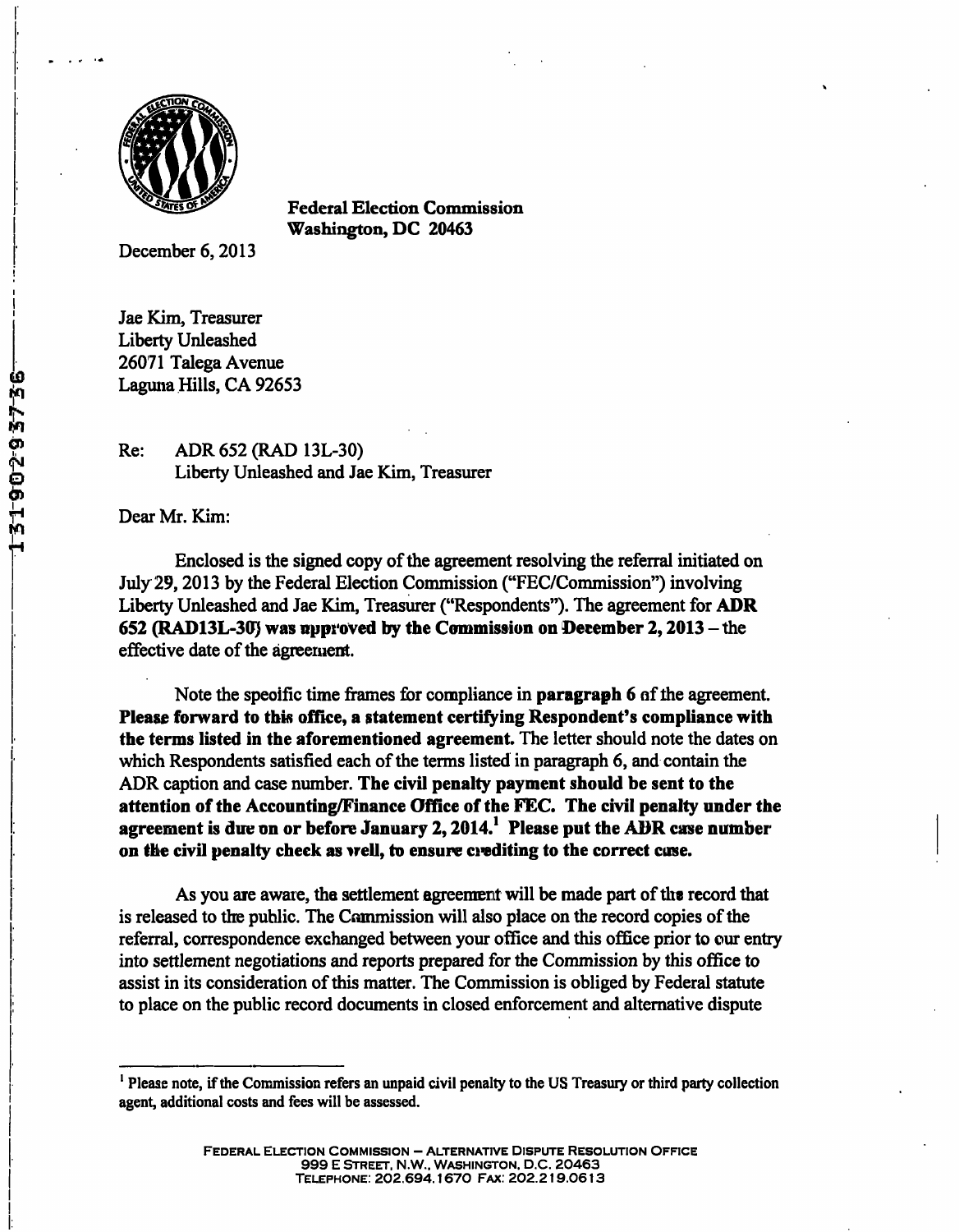**resolution cases; accordingly, copies of documents relative to this matter will be**  forwarded shortly to the FEC's Public Information Office.

**This agreement resolves the matter that was initiated by the Commission pursuant to information ascertained in the normal course of carrying out its supervisory responsibilities regarding violations of federal election campaign laws. I appreciate your assistance in effectively resolving this matter and bringing the case to a mutually acceptable conclusion.** 

**Sincerely,** 

**Lynn M. Fraser, Director Altemative Dispute Resolution Office 202-694-1665** 

**Enclosure: Agreement** 

**cc: Gwen Holmes, Finance and Accounting Office Room 819**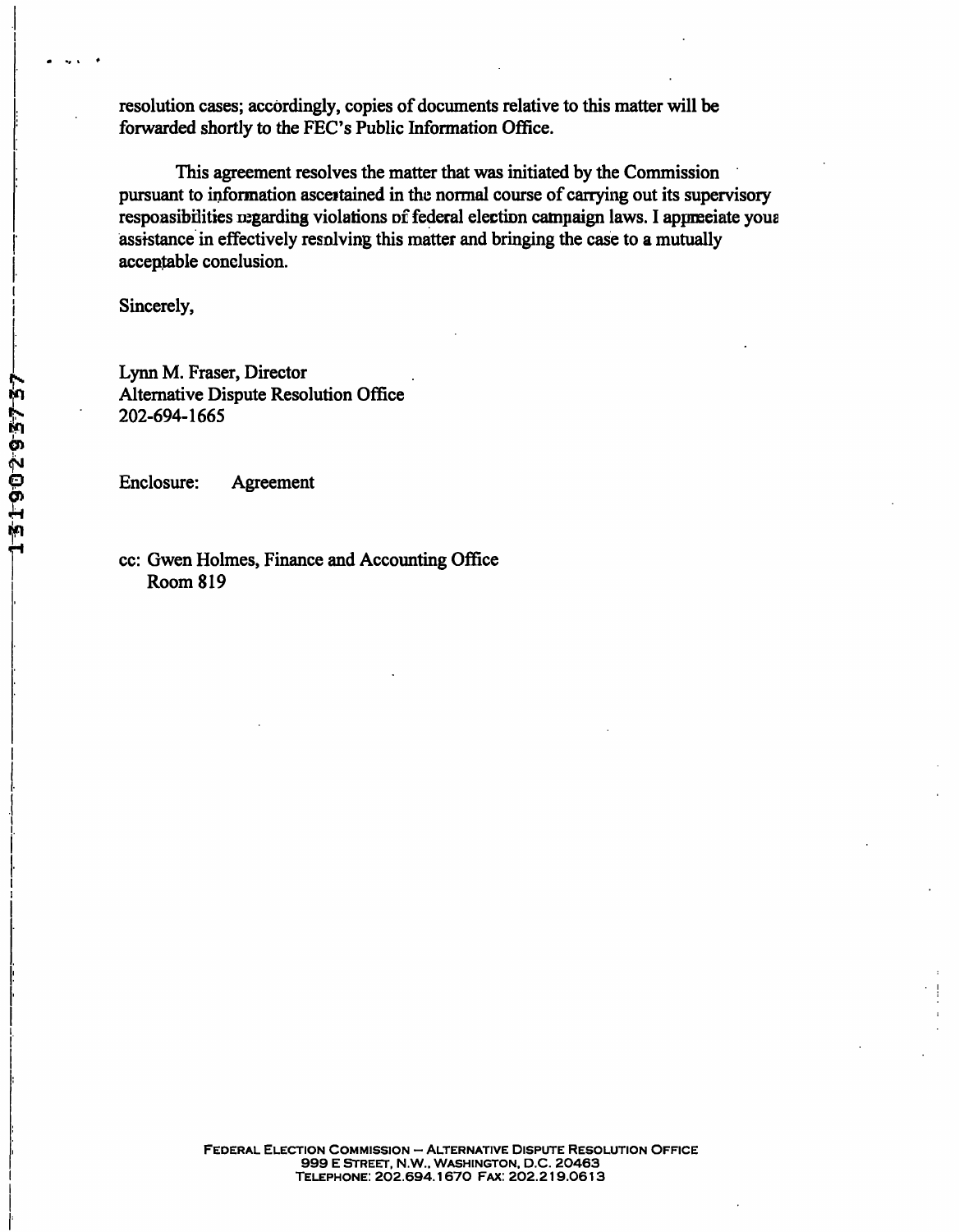

**Federal Election Commission Washington, DC 20463** 

> Case Number: ADR 652 Source: RAD 13L-30 Case Name: Liberty Unleashed

## **NEGOTIATED SETTLEMENT**

This matter was initiated by the Federal Election Commission (Commission) pursuant to information ascertained in the normal course of carrying out its supervisory responsibilities. Following review of the matter, and in an effort to promote compliance with the Federal Election Campaign Act of 1971, as amended, (FECA) and resolve this matter, the Commission entered into negotiations with Jae Kim representing Liberty Unleashed and Jae Kim, in his official capacity as Treasurer (the Committee or Respondents). It is understood that this agreement will have no precedential value relative to any other matters coming before the Commission.

Negotiations between the Commission and Respondents addressed the issues raised in this referral. The parties agree to resolve the matter according to the following terms:

- 1. The Commission entered into this agreement as part of its responsibility for administering the FECA, and in an effort to promote compliance on the part of Respondents. The Commission's use of altemative dispute resolution procedures (ADR) is guided by "The Administrative Dispute Resolution Act of 1996," 5 U.S.C. § 572 and is an extension of 2 U.S.C. § 437g.
- 2. Respondents voluntarily enter into this agreement with the Commission.
- 3. The Reports Analysis Division (RAD) referred Respondents for failing to disclose all financial activity on their 2012 October Quarterly Report. The Committee filed an amended 2012 October Quarterly Report on February 22, 2013 that disclosed additional receipts of \$80,054.19.
- 4. Treasurers of political committees are required to report all financial activity, including all receipts, pursuant to the FECA. 2 U.S.C. §§ 434(a)(1), 434(b)(2), 11 C.F.R. §§ 104.1,  $104.3(a)$
- 5. Respondents acknowledge an inadvertent error as the original report was filed with no record of any contributions received. As soon as Respondents realized the omission, the Committee filed an amended 2012 October Quarterly Report to correct the record. Respondents contend they made changes to financial procedures to ensure future compliance.